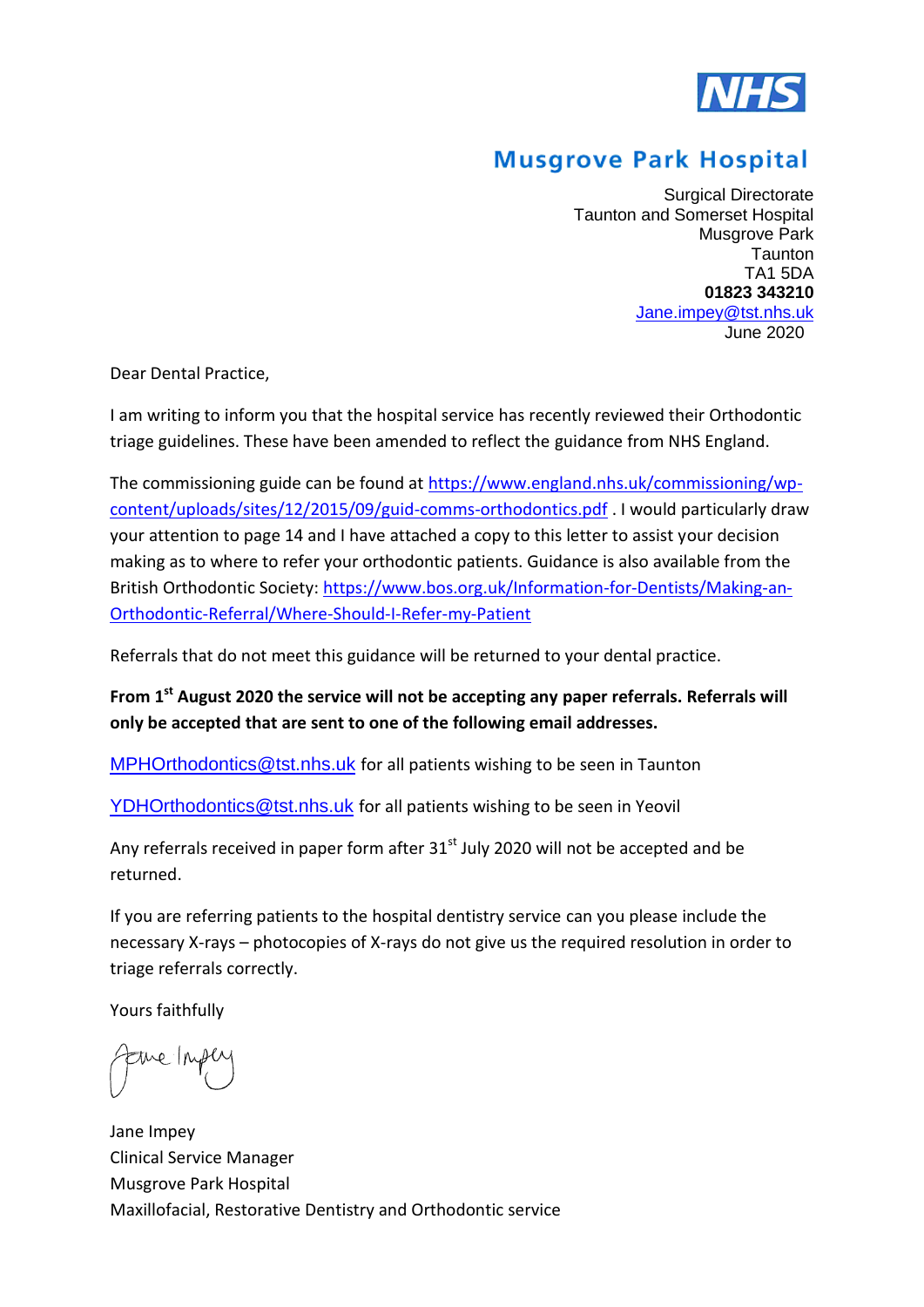## **Guidance for Specialist Orthodontists and General Dental Practitioners for the Referral of Patients requiring Orthodontic Assessment and Treatment in the Hospital Service**

**All routine referrals for orthodontic treatment should be undertaken in one of the specialist practices in Somerset which are located in Orthoworld in Taunton, Resolution in Yeovil, and Wells Orthodontics in Wells. The only exceptions are:** 

- Patients with clefts of the lip and/ or palate or craniofacial syndromes
- Patients with significant skeletal discrepancies requiring combined Orthodontics and Orthognathic surgery
- Patients who require Orthodontics and complex Oral Surgery input (e.g., multiple impacted teeth)
- Patients with complex restorative problems requiring secondary care input in a multidisciplinary environment
- Patients with complex medical issues, including psychological concerns, which require close liaison with medical personnel locally
- Patients with medical, developmental or social problems who would not be considered suitable for treatment in specialist practice
- Complex Orthodontic cases not considered suitable for management in specialist practice
- Referrals where advice or a second opinion is required from a secondary care Consultant (i.e. to those practitioners providing Level 1, 2, 3a care)

## **All referrals that are made for patients outside of these categories will be rejected.**

Please ensure that you include all relevant X-rays with any referral that you make and details of the medical history for patients are also included where this is appropriate.

**Please use the attached referral form for any future orthodontic referrals. Referrals on any other forms will not be accepted after 01/08/2020.** 

**Many thanks for your help with these changes to our acceptance criteria.**